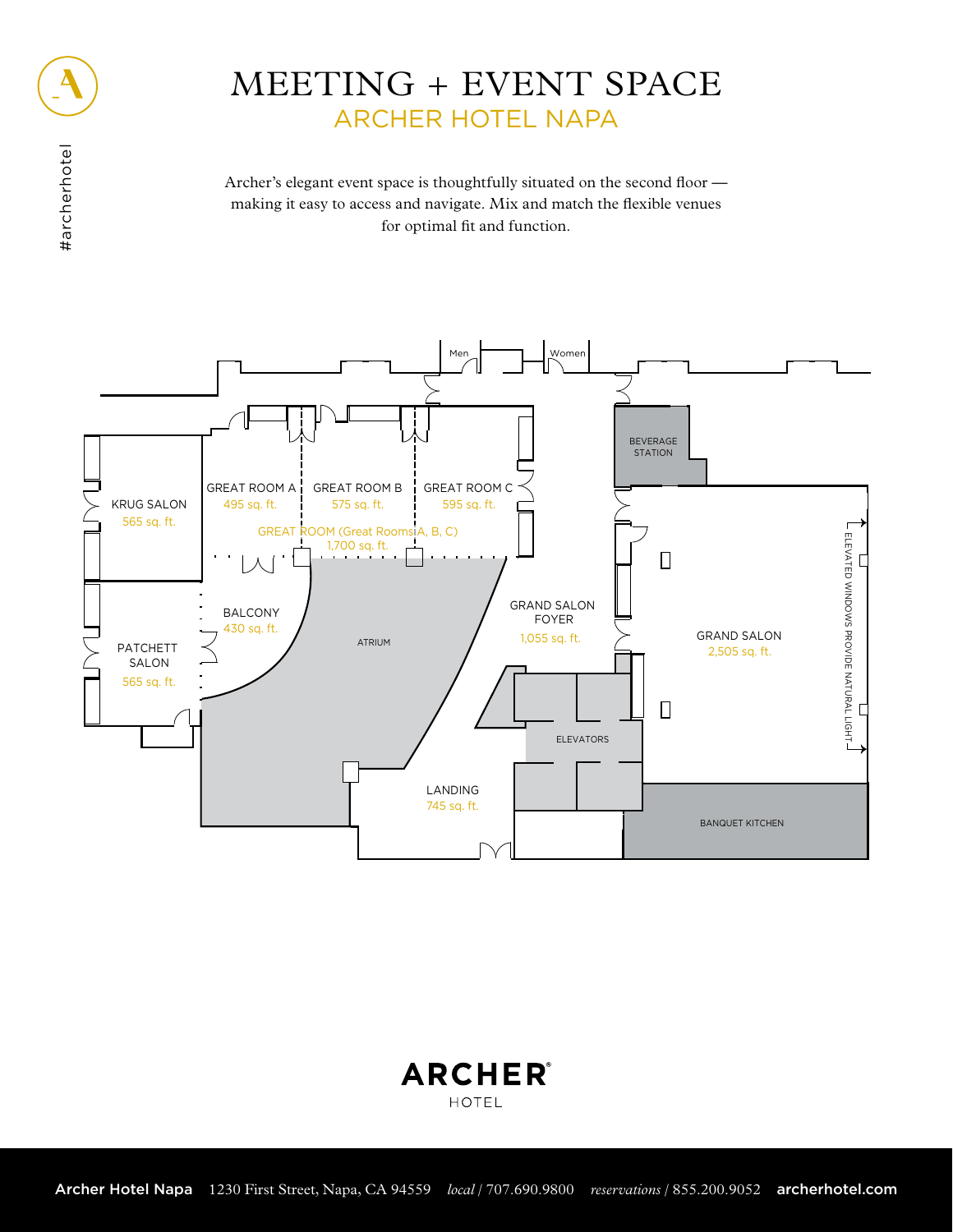

Archer's Rooftop is a destination unto its own with sweeping valley views. The venue includes distinct areas that are easily reserved and combined for semiprivate events, including a chef's show kitchen. Whether posh receptions, winemaker's dinners or milestone celebrations, this star-lit stage is Napa's elevated, sought-after gathering spot.



#### **ROOFTOP SPACES**

Total: 13,960 sq. ft.

**ROOFTOP** 6,980 sq. ft. 168' x 42' Seats: 168 Reception: 315

**ROOFTOP BAR** 2,690 sq. ft. 66' x 41' Seats: 80 Reception: 125

**ROOFTOP PATIO**

3,190 sq. ft. 105' x 30' Seats: 60 Reception: 150

#### **CHEF'S SHOW KITCHEN**

1,100 sq. ft. 33' x 35' Banquet: 32 Reception: 40 Theater: 30

#### **WATER DECK**

4,400 sq. ft. 96' x 49' Reception: 70

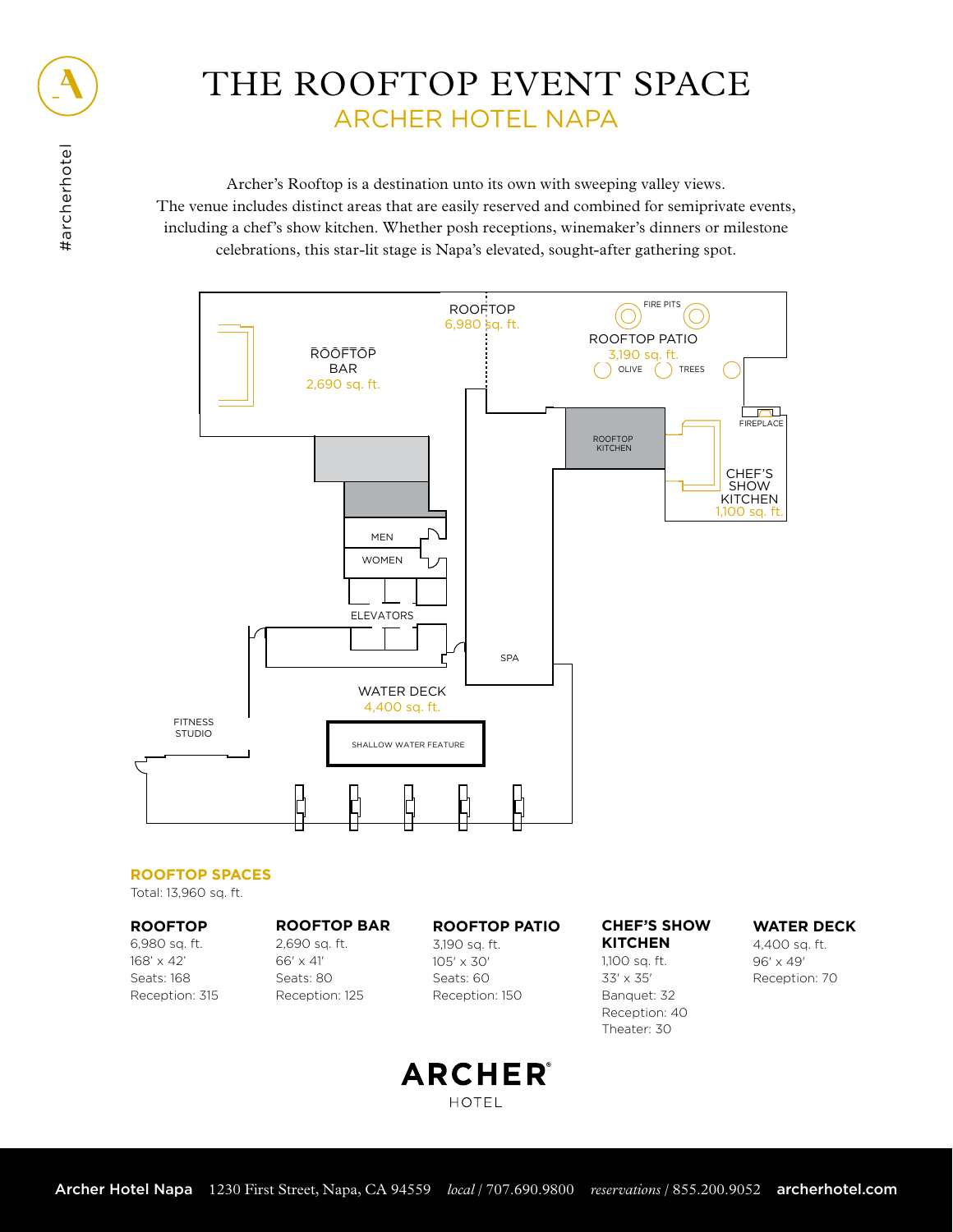

# #archerhotel #archerhotel

## CHARLIE PALMER STEAK ARCHER HOTEL NAPA

Archer partners with Charlie Palmer Steak, highlighting the talents of executive chef Francisco Lopez Jr. who oversees all culinary for guests who choose to celebrate and meet at Archer Hotel Napa. The first-floor restaurant, with its cozy banquettes and inviting communal tables, connects to the hotel via a central lobby bar. The restaurant is an inspired venue for lunch and semiprivate evening events.



#### **RESTAURANT**

Total: 4,052 sq. ft. Seats: 212

#### **FRONT DINING ROOM**

1,362 sq. ft. Seats: 68

### **BACK DINING ROOM**

914 sq. ft. Seats: 68

**OUTDOOR PATIO** 426 sq. ft. Seats: 20

**BAR** 1,350 sq. ft. Seats: 48